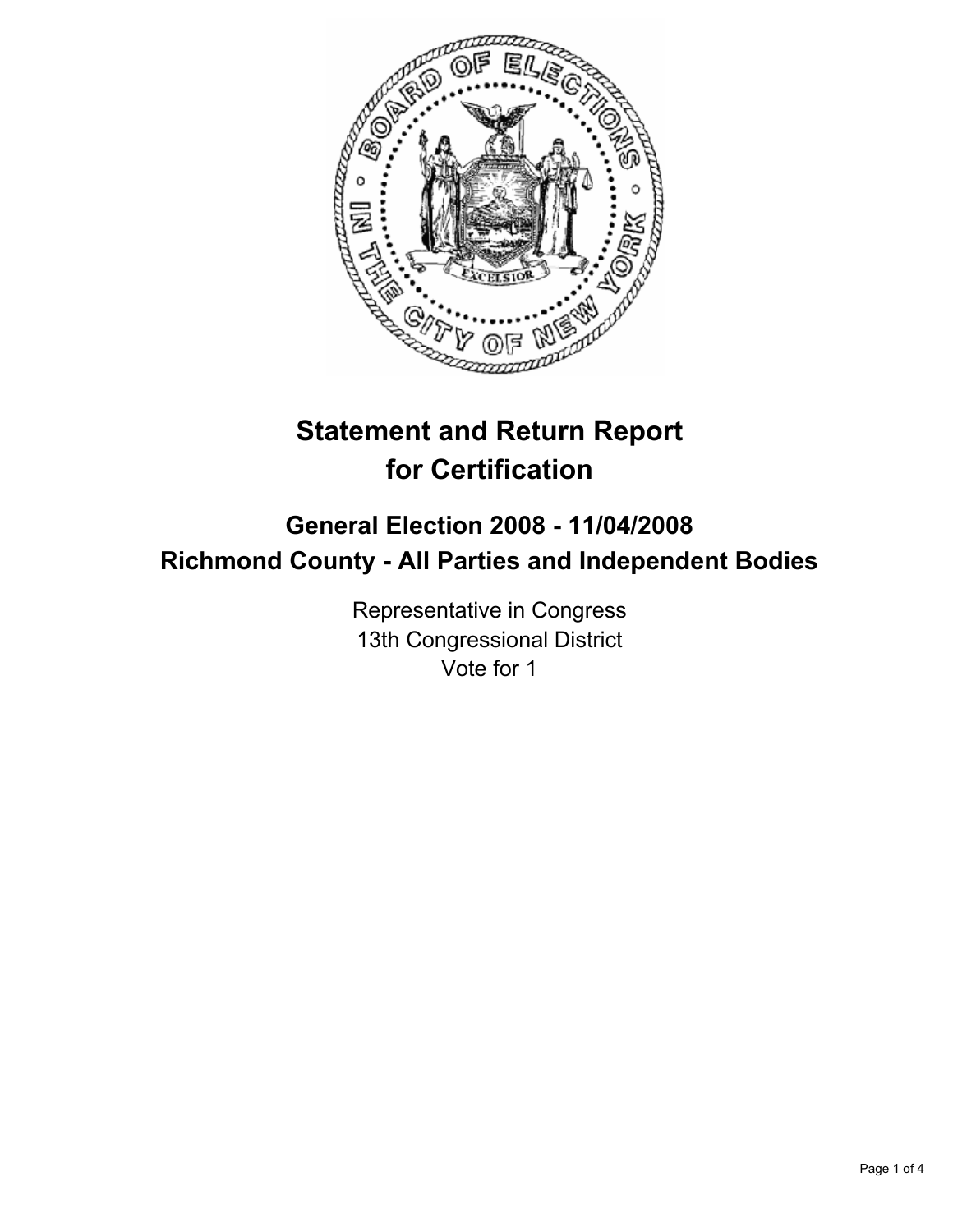

#### **Assembly District 60**

| <b>PUBLIC COUNTER</b>                | 27,212 |
|--------------------------------------|--------|
| <b>EMERGENCY</b>                     | 24     |
| ABSENTEE/MILITARY                    | 1,060  |
| FEDERAL                              | 71     |
| <b>AFFIDAVIT</b>                     | 762    |
| <b>Total Ballots</b>                 | 29,131 |
| MICHAEL E MCMAHON (DEMOCRATIC)       | 12,827 |
| ROBERT A STRANIERE (REPUBLICAN)      | 9,500  |
| CARMINE A MORANO (INDEPENDENCE)      | 728    |
| TIMOTHY J COCHRANE (CONSERVATIVE)    | 693    |
| MICHAEL E MCMAHON (WORKING FAMILIES) | 912    |
| PAUL CRALY ROBERT (WRITE-IN)         |        |
| VITO FOSSELLA (WRITE-IN)             | 5      |
| <b>Total Votes</b>                   | 24,666 |
| Unrecorded                           | 4.465  |

#### **Assembly District 61**

| <b>PUBLIC COUNTER</b>                | 41,229         |
|--------------------------------------|----------------|
| <b>EMERGENCY</b>                     | 124            |
| ABSENTEE/MILITARY                    | 1,488          |
| <b>FEDERAL</b>                       | 139            |
| <b>AFFIDAVIT</b>                     | 1,549          |
| <b>Total Ballots</b>                 | 44,532         |
| MICHAEL E MCMAHON (DEMOCRATIC)       | 29,057         |
| ROBERT A STRANIERE (REPUBLICAN)      | 6,506          |
| CARMINE A MORANO (INDEPENDENCE)      | 627            |
| TIMOTHY J COCHRANE (CONSERVATIVE)    | 674            |
| MICHAEL E MCMAHON (WORKING FAMILIES) | 1,659          |
| DR THOMAS DROLESKEY (WRITE-IN)       |                |
| HARRISON (WRITE-IN)                  |                |
| MILES MCPHERSON (WRITE-IN)           | 1              |
| THOMAS WELLS (WRITE-IN)              | 1              |
| TIMOTHY J. COCHRANE (WRITE-IN)       | 1              |
| TOM WEISS (WRITE-IN)                 | $\overline{c}$ |
| VICTORIA A HOLLAND (WRITE-IN)        | 1              |
| VITO FOSSELLA (WRITE-IN)             | 2              |
| <b>Total Votes</b>                   | 38,533         |
| Unrecorded                           | 5,999          |
|                                      |                |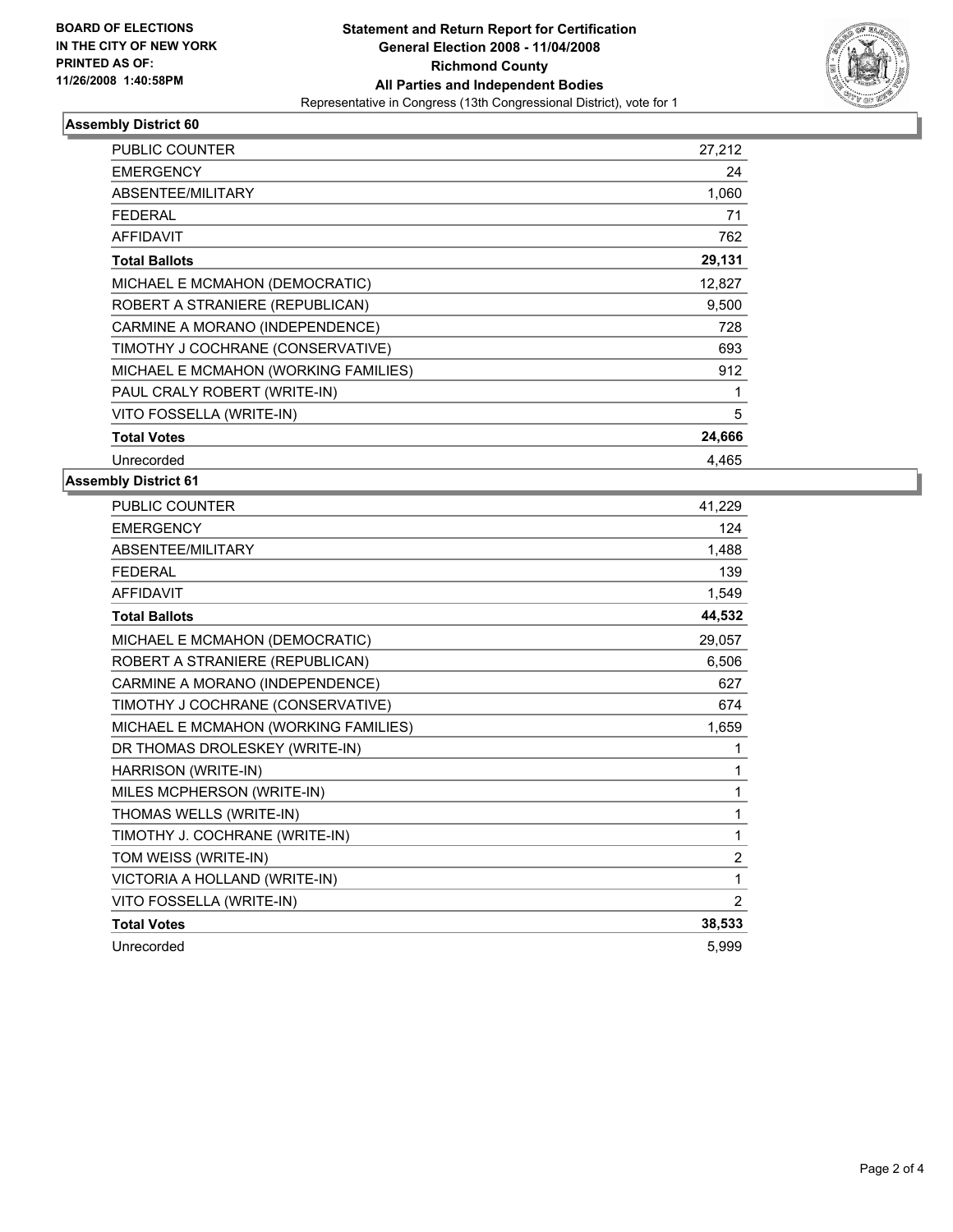

### **Assembly District 62**

| <b>PUBLIC COUNTER</b>                | 47,527 |
|--------------------------------------|--------|
| <b>EMERGENCY</b>                     | 7      |
| ABSENTEE/MILITARY                    | 1,618  |
| <b>FEDERAL</b>                       | 94     |
| <b>AFFIDAVIT</b>                     | 1,081  |
| <b>Total Ballots</b>                 | 50,327 |
| MICHAEL E MCMAHON (DEMOCRATIC)       | 18,363 |
| ROBERT A STRANIERE (REPUBLICAN)      | 20,583 |
| CARMINE A MORANO (INDEPENDENCE)      | 1,900  |
| TIMOTHY J COCHRANE (CONSERVATIVE)    | 1,345  |
| MICHAEL E MCMAHON (WORKING FAMILIES) | 1,325  |
| ALEX ZABLOCKI (WRITE-IN)             |        |
| <b>COSTAS SKUNAKIS (WRITE-IN)</b>    |        |
| VITO FOSSELLA (WRITE-IN)             | 2      |
| <b>Total Votes</b>                   | 43,520 |
| Unrecorded                           | 6,807  |

#### **Assembly District 63**

| PUBLIC COUNTER                       | 40,902         |
|--------------------------------------|----------------|
| <b>EMERGENCY</b>                     | 321            |
| ABSENTEE/MILITARY                    | 1,500          |
| <b>FEDERAL</b>                       | 174            |
| <b>AFFIDAVIT</b>                     | 1,169          |
| <b>Total Ballots</b>                 | 44,067         |
| MICHAEL E MCMAHON (DEMOCRATIC)       | 22,451         |
| ROBERT A STRANIERE (REPUBLICAN)      | 12,303         |
| CARMINE A MORANO (INDEPENDENCE)      | 816            |
| TIMOTHY J COCHRANE (CONSERVATIVE)    | 829            |
| MICHAEL E MCMAHON (WORKING FAMILIES) | 1,214          |
| DAN BANANNO (WRITE-IN)               |                |
| MOURY SULLIVAN (WRITE-IN)            |                |
| PAUL LUKARDOS (WRITE-IN)             |                |
| THOMAS BAROZ (WRITE-IN)              | $\overline{2}$ |
| TOM MATHEW (WRITE-IN)                | 1              |
| VITO FOSSELLA (WRITE-IN)             | 5              |
| <b>Total Votes</b>                   | 37,624         |
| Unrecorded                           | 6,443          |
|                                      |                |